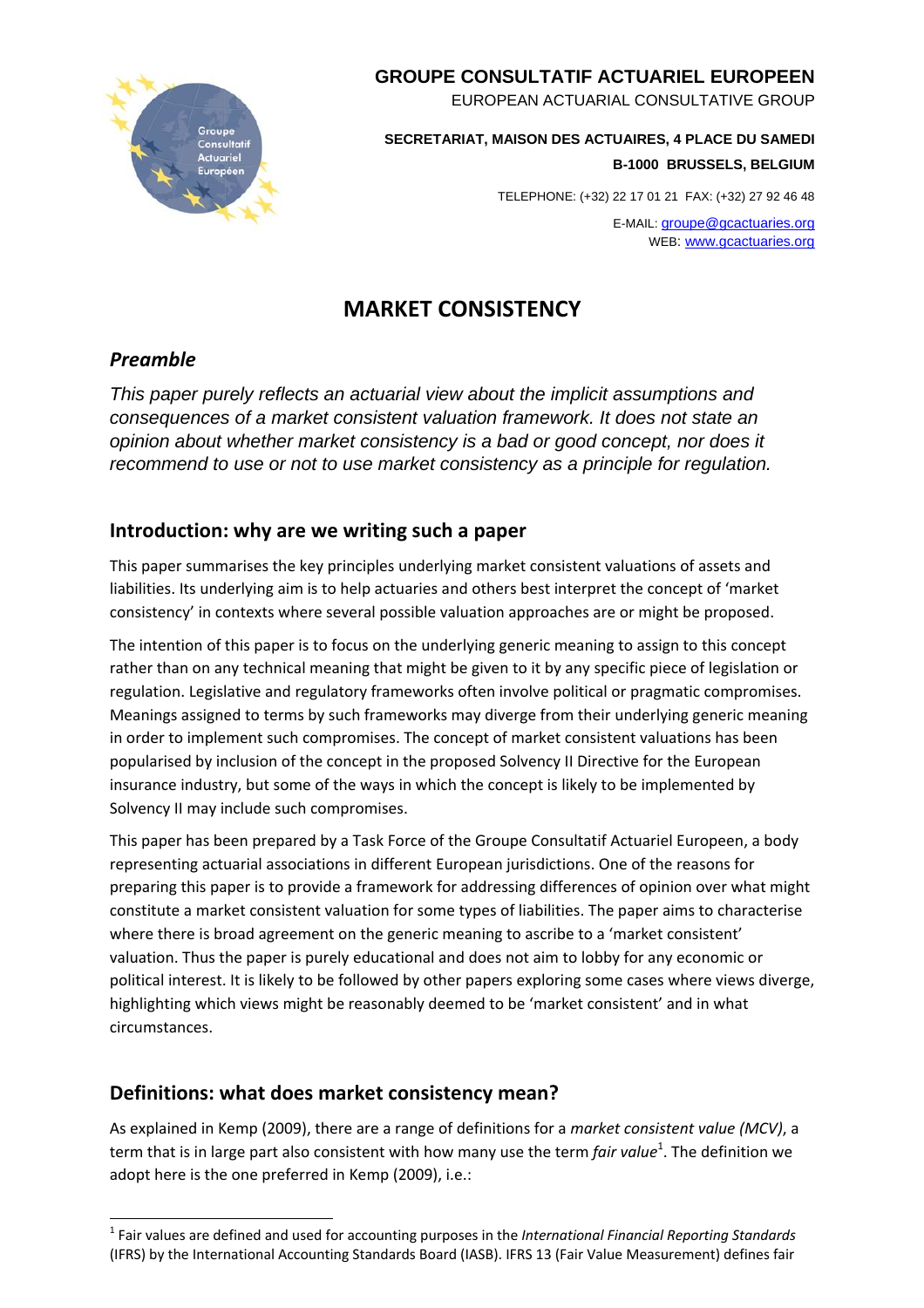*A market consistent value of an asset or liability<sup>2</sup> is its market value, if it is readily traded on a market at the point in time that the valuation is struck, and, for any other asset or liability, a reasoned best estimate of what its market value would have been had it been readily traded at the relevant valuation point.*

Several points flow from this definition. The most obvious is that the extent to which it is possible to identify a unique market consistent value depends on the extent to which the asset or liability is 'readily traded' on a market. Conventionally, this is understood to require the market in the relevant asset or liability to be deep, liquid and transparent. The more the market in an asset or liability exhibits these characteristics the more reliable is the ascribing of a market consistent value to it. Conversely, the more the market in the relevant asset or liability does not exhibit such characteristics the more judgement will typically be required to come up with a market consistent value and the more scope there is for reasonable divergence of opinion over exactly what this value should be.

Several other corollaries follow because economic theory indicates that a market that is deep, liquid and transparent is unlikely to permit other than fleeting instances of pure arbitrages. A pure arbitrage is a strategy that involves a sure profit with zero initial outlay, for example if we can buy an asset at one price and simultaneously sell it at a higher price<sup>3</sup>. Moreover an essential prerequisite of a market being liquid (and deep) is that it should involve very modest transaction costs (for material but not excessively large transactions). This means that we can assume that such markets adhere to the principle of no arbitrage<sup>4</sup>, otherwise known as the law of one price. Kemp (2009) also refers to this principle as the axiom of contemporaneous value continuity, to highlight that it tells us next to nothing about how values might evolve through time (i.e. it only relates to values that are contemporaneous with each other) and can be interpreted as implying not only that identical assets or liabilities should have identical values (the law of one price) but also that nearly identical ones should have nearly identical values.

The principle of no arbitrage implies that market consistent values (for assets and liabilities traded in deep, liquid and transparent markets in which there are negligible transaction costs and other market frictions) should adhere to the following axioms:

#### *Existence*

At any point in time there should exist a value<sup>5</sup> for any specific asset or liability. More generally we can think of any asset or liability or any combination of them as involving specific 'pay-offs' (with the pay-offs, i.e. the cash flows the asset or liability or combination generates, being generally positive for an asset and generally negative for a liability). Thus to any pay-off,  $a$ , it is assumed that we can ascribe a market consistent value  $V(a)$ .

#### *Uniqueness*

l

To have this value  $V(a)$  unique it is additionally required to have a complete market available.That means that any asset or liability to be valued should be reproducible (later we will call them replicable) by some assets or liabilities traded in this market.

value as "the price that would be received to sell an asset or paid to transfer a liability in an orderly transaction *between <i>market participants at the measurement date"*.<br><sup>2</sup> For definitions of the terms assets and liabilities we also refer to IFRS. Definitions can be found in the

Conceptual Framework of the IFRS. Please note, that the term asset is not restricted to financial assets, the same for liabilities. Financial assets, financial liabilities and financial instruments are defined in IAS 32. 3 For an exact definition and further reading on arbitrage theory we refer for example to Delbaen,

Schachermayer (2006) or Björk (2009)<br><sup>4</sup> The most general version of the principle of no arbitrage can be found in Delbaen, Schachermayer (1994)<br><sup>5</sup> We should better speak about prices instead of values, as a market consis

a specific market.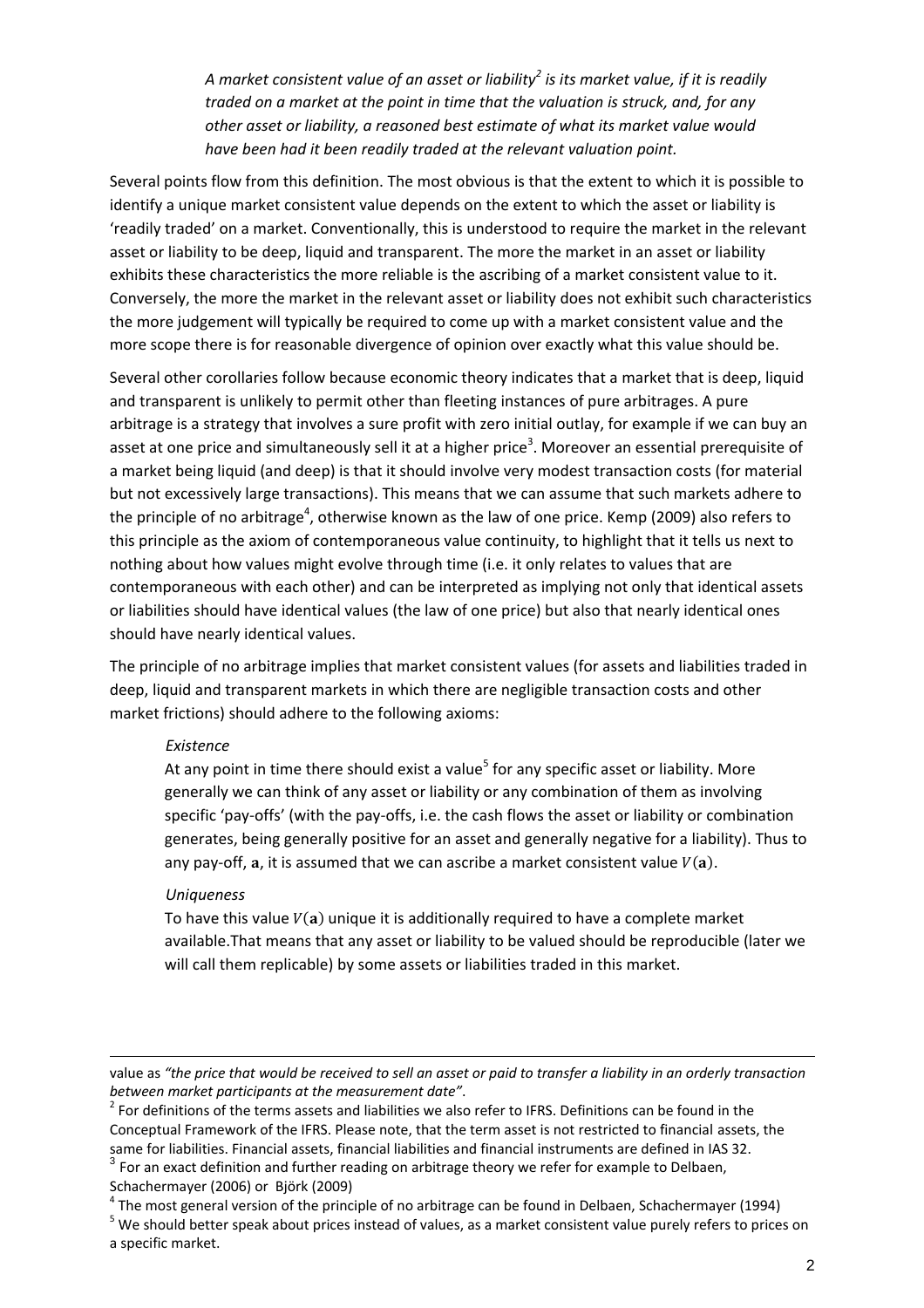#### *Additivity and scalability*

For any two payoffs, a and  $\bf{b}$ , and for any scalar value, k, the market consistent value of payoff  $k(a + b)$  (by which we mean k times the combination of the cash flows arising from  $\mu$ and **b** in tandem) must satisfy:

$$
V(k(\mathbf{a} + \mathbf{b})) = k(V(\mathbf{a}) + V(\mathbf{b}))
$$

More precisely, we may assert that this is how market consistent valuations should work and we can then in part interpret deep, liquid and transparent markets as being ones whose market values actually adhere to such principles. For example, if a market is not transparent then it will generally be difficult or impossible to identify an objective market value for anything traded on it, probably stopping any observed market value from being unique and arbitrage opportunities become possible. If the above equation is adhered to then we need  $V(-a) = -V(a)$ , which means that if market values are to be unambiguous and universally agreed upon then transaction costs must be negligible or some convention that effectively ignores them, such as always using mid prices, must be adopted (as otherwise there may scope for differences of opinion over exactly where within the bid‐offer range the market price of a given pay-off should be set). By letting  $k$  tend to zero we can also conclude that the market consistent value of a set of zero cash flows is zero.

#### **Replication**

The extension of such principles to assets or liabilities that are not traded on a market relies very heavily on the principle of replication. Suppose, for example, we have a liability, a, that is not traded in a deep, liquid and transparent market but it can be perfectly replicated by an financial instrument<sup>6</sup>, , that is. By perfectly replicated we mean that its cash flows are exactly the same (except in sign) for all possible future states of the world during the entire duration of the cash flows, so  $\mathbf{b} = -\mathbf{a}$  and thus  $a = -b$ . Hence the market consistent value of such a liability,  $V(a) = V(-b) = -V(b)$ , i.e. the two have the same market consistent value except for a change of sign.

Alternatively, we may re‐formulate our definition of market consistency around the idea of replication, defining the market consistent value of, say, an untraded liability to be the market value of the replicating traded financial instrument (multiplied by  $-1$ ). However, strictly speaking, this requires us to make assumptions about how market values of such assets behave so it is probably more theoretically justifiable to treat the principle of replication as a consequence of how we have defined market consistency rather than as the way in which we might define market consistency.

#### **Incomplete Markets**

l

Of course, we will rarely be able to replicate perfectly any particular set of asset and liability cash flows using financial instruments traded on such markets. Instead, replication will only in general be approximate. Markets in which the full range of possible financial instruments we might wish to be able to observe for such purposes are called complete markets. In real life, markets are incomplete, i.e. there is not the full range of instruments readily traded on them to allow all assets or liabilities to be valued using the principle of replication.

Where assets or liabilities cannot be perfectly replicated by reference to financial instruments readily traded on the market then there will be scope for differences of opinion over what might be their market consistent value. This corresponds to the inherent uncertainty in how the missing assets in an incomplete market would trade Thus market consistent values need not necessarily to be unique. However, there will generally be limits on how far market consistent valuations might reasonably diverge from each other, especially if the replication is nearly perfect. As we have already noted, we not only need identical cash flows to be valued identically, we also need nearly identical cash flows to be valued nearly identically.

 $6$  To avoid confusion we will refer to financial instruments instead of assets when we speak about available traded market instruments.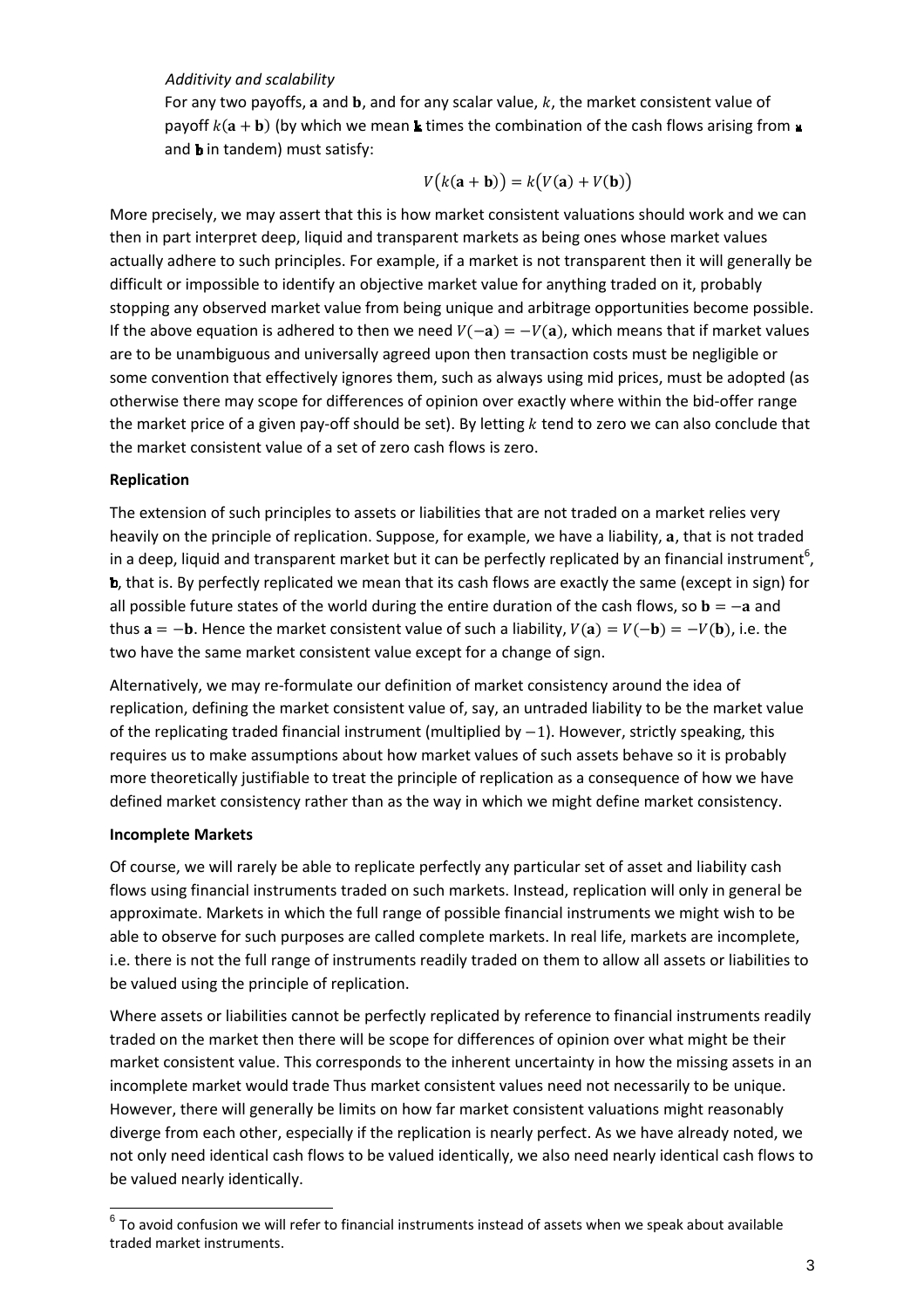#### **Discounting**

A common actuarial activity is to calculate the present value of a series of cash flows. This involves discounting future cash flows at suitable rates of interest back to the present. How might we discount a given series of untraded future liability cash flows in a market consistent manner? Following the above principles, we identify a series of cash flows of financial instruments on the market that replicate in all essential respects the liability cash flows and then apply the principle of replication. This in practice is usually implemented by deriving from the cash flows on the market a yield curve which when applied to these cash flows replicates (as far as possible) their market values. This yield curve is then applied to the relevant liabilities.

If for example only credit risk free government bonds are used for replication, then the yield curve for discounting corresponds to the risk free government yield curve. In general, the implied discount rate depends on the portfolio to be valued and corresponds to the averaged discount rate that is implied by the set of financial instruments that replicate the cash flow of the insurance liabilities.

Importantly, 'in all essential respects' requires the risks expressed by the cash flows of the financial instruments to correspond to the risks expressed by the liability cash flows. For example, if the liability cash flows are credit risk sensitive then the appropriate yield curve to use would be one that is derived from financial instruments with exposure to a corresponding amount and type of credit risk.

We have largely glossed over exactly how we might define a market and how we might observe a market price for any given financial instrument traded on such a market. These topics are explored further in Kemp (2009). An important point in practice is to realise that the world is not really entirely black or white, i.e. with it being clear whether an appropriate market does or does not exist. Instead, usually it involves shades of grey with few markets being unequivocally deep, liquid and transparent but with many approximating to some extent this ideal.

### **Mathematical and Economical Consequences**

#### **Cash Flows**

l

Insurance and pension contracts give rise to future uncertain cash flows. Additional cash flows will be needed to get and hold capital to serve the supervisory requirements. For insurers and pension institutions to be able to produce all these future cash flows, they have to invest premiums and contributions as well as capital in financial and non‐financial assets. In a market consistent valuation standard, the market consistent value (MCV) of liabilities corresponds to the cost of producing the resulting cash flows using tradable assets<sup>7</sup>.

For the MCV to be reliable, the cost of the financial instruments that are used for producing the liability cash flows for the purpose of valuation has to be able to be determined in a reliable manner. This implies that the financial instruments used have to have reliable market prices and have to be traded in a deep, liquid and transparent market.

We call the set of financial instruments available for valuation the space of replicating instruments. This does not imply that the holder of the liability actually has to invest in the replicating instruments. They are rather used so that the MCV is reliable.

For insurance contracts and similarly for pensions and other financial contracts, the uncertain future cash flows to be valued consist of all relevant in‐ and outflows, usually including premiums or

 $^7$  We will assume that financial instruments are the only market instruments that are readily traded in deep, liquid and transparent markets. Thus in the following we can concentrate on financial assets.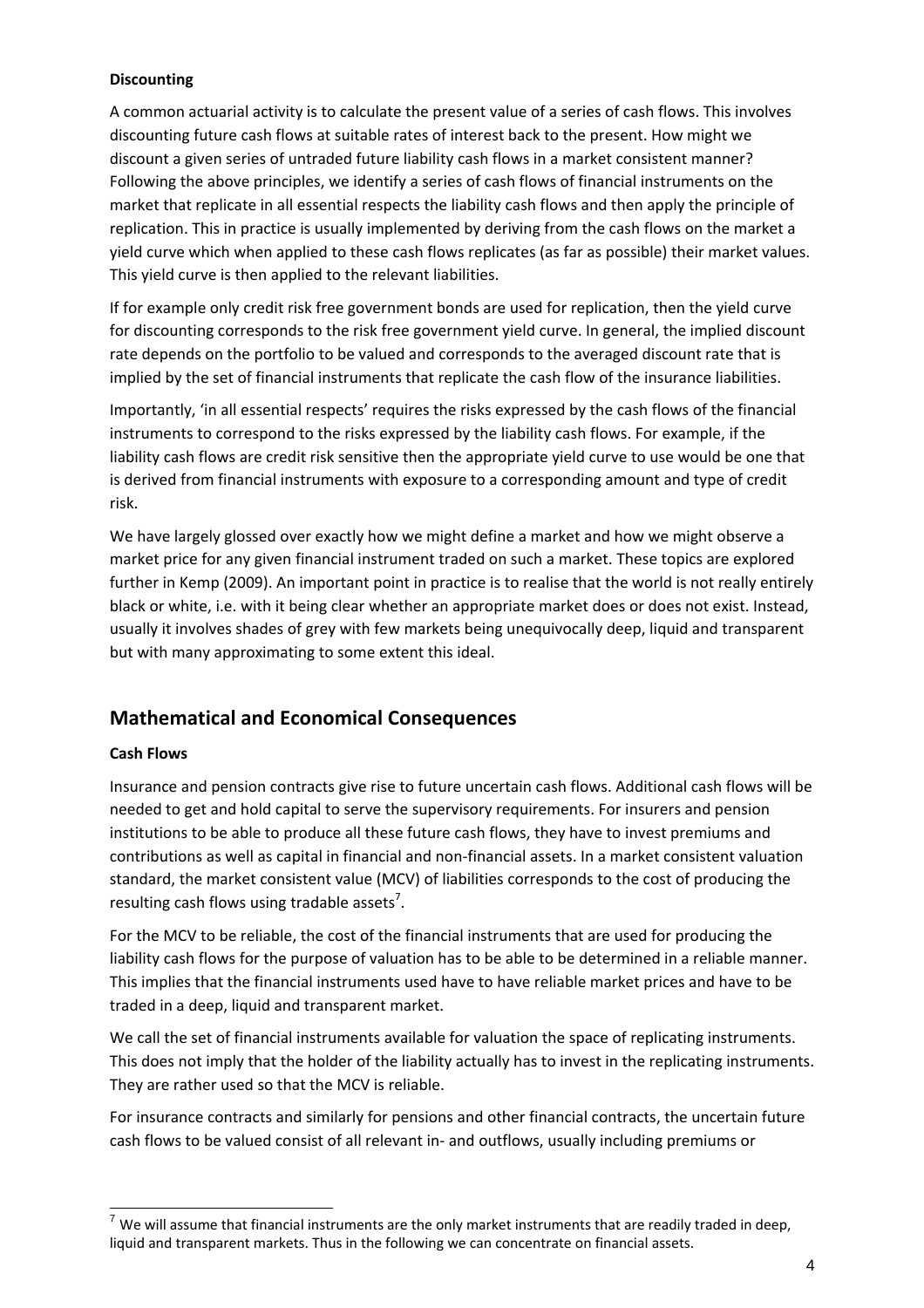contributions, investment returns, reimbursements, claims and benefit costs, administration costs, management fees, overheads, commissions, capital costs, etc.

The purpose of the valuation determines which cash flows should be used and the risk exposures (e.g. credit quality characteristics) that should be ascribed to these cash flows. For example, different assumptions may be relevant depending on whether the purpose of the valuation is to estimate a transfer value or to determine a run‐off value. Also potentially dependent on the valuation purpose is the extent to which overhead costs, commissions and other expenses should be included in the cash flows. For example, for some purposes it may be appropriate to base administration costs on usual market rates whilst for other purposes it may be more appropriate to use undertaking specific rates.

It is important to note that market consistent valuation does not aim to arrive at some 'intrinsic value' of a financial instrument. Instead, it aims to determine the cost of producing a given set of cash flows. It is therefore not relevant to a market consistent valuation whether market prices of assets are perceived to deviate from some believed 'true' intrinsic values. What is important for a market consistent valuation is the cost for the holder of a liability to reproduce (i.e. replicate) the liability cash flows using assets that are traded in a deep, liquid and transparent market. Perceived market failures or deviations from believed 'true' intrinsic values can be an indication to buy (or sell) an asset for a value‐investor, but are not themselves relevant to determining the cost of reproducing the liability cash flows.

#### **Best Estimate plus Risk Margin**

l

Two consequences apply if perfect replication is not possible. Firstly, there may be a greater range of possible portfolios that might be considered to constitute a suitable (approximate) replicating portfolio and secondly, the value of such an (approximate) replicating portfolio may deviate from that value of the liability which seems most appropriate for a given valuation purpose. This deviation stems purely from the variability or uncertainty of the cash flows rather than from their expected value<sup>8</sup>, which means that it describes risk. It is generally handled using one of two different conceptual frameworks which are equivalent in substance but involve different ways of characterising this risk and therefore need different sets of valuation conventions.

In the first conceptual framework, the cash flows of the liabilities are *unbundled* into two parts, the part that can be (exactly) replicated and the remainder (i.e. the non-replicable part). The deviation, which relates merely to the non-replicable liabilities, may then be modelled as a risk margin for the non‐replicable risks added to a so‐called best estimate (or expected value) for the non‐replicable cash flows. In theory unbundling the replicable parts of the liability cash flows from non‐replicable parts (sometimes also called hedgeable and non-hedgeable risks<sup>9</sup>) in this way requires stochastic independence of the hedgeable and non‐hedgeable risks. The overall market consistent value placed on the liabilities is then the market value of the replicating portfolio of the hedgeable part (unique) plus a best estimate for the non‐hedgeable part of the liabilities (unique, but might be zero) plus the risk margin for the non-hedgeable part of the liabilities (depends on how the risk margin is defined, thus not unique as a general rule $1^{10}$ .

 $8$  That is because in a complete financial market risk-free cash flows (the expected cash flows) always can be replicated by risk‐free financial instruments. Thus deterministic cash flows can be valued by discounting with the risk-free interest rate.<br><sup>9</sup> As an example one can imagine life insurance contracts where the survival benefits are purely linked to

investment returns whereas death benefits are fixed and only dependent on mortality rates. Then one can split the deposit components as hedgeable risks from the biometric death components as non-hedgeable risks.<br><sup>10</sup> There is no unique view whether the expected cash flows of the non-hedgeable part should be part of the

replication or not. On the one hand, deterministic cash flows can always be replicated by risk free financial instruments (when they exist in the market), that view would automatically conclude that non‐replicable best estimates are zero. On the other hand, when unbundling is done through separable components of the liability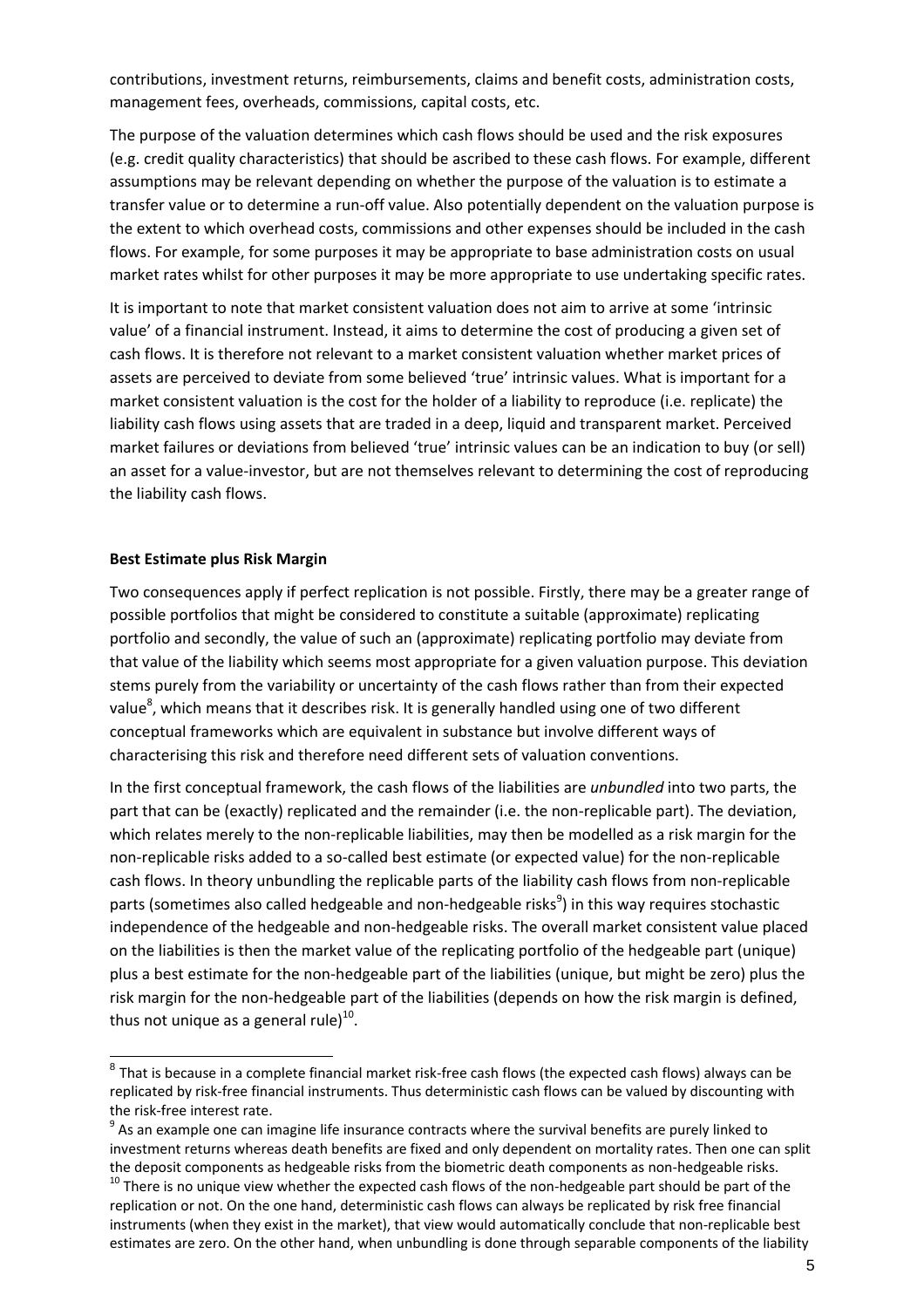In the second conceptual framework the best estimate is included within the replicating component, with the replication being 'as good as possible' given the range of possible replicating portfolios. The risk margin then corresponds to some measure of how inaccurate the overall replication might prove to be, i.e. with the non‐replicable risk minimized by choosing a replicating portfolio which is optimal according to some distance measure $11$ . The overall MCV placed on the liabilities is then the market value of this (overall, approximate) replicating portfolio plus a risk margin because the replicating portfolio is not a perfect match or hedge for the liabilities. In this approach the choice of a 'best possible' replication portfolio depends on the optimising distance measure, which creates a conceptual difference to the first approach where after unbundling the cash flows the replication strategy is straight forward.

The following picture illustrates the second conceptual framework approach:



Either way, because there is no single right way of identifying the 'most accurate' approach to replication there is no single right way of calculating a market consistent value. Some other constraints need to be imposed, e.g. by the regulator<sup>12</sup>, to indicate how to select between alternative possible choices of (approximate) replicating portfolios or how to unbundle cash flows. For the two conceptual frameworks described above to be consistent, the best estimate in the first framework ought to be defined in a manner consistent with how the 'best' (approximate) replicating portfolio is defined in the second framework, but this is not necessarily always the case for all regulatory frameworks.

In general, for regulatory purposes the non-hedgeable risk will need to be buffered by capital or the equivalent over the lifetime of the cash flows. It depends on the underlying accounting framework whether and how far such a buffer has to be allocated to the technical provisions (usually in form of an additional (risk) margin) or to equity<sup>13</sup>. A common way of quantifying margins applied to the best estimate is by reference to the expected cost of servicing this capital buffer. The idea behind this is to include in the replication not only the cash flows of the liability but also the cash flows to the provider of the required capital (cost of capital). Such margins are often also called risk margins again and are consistent with the risk margin approaches described above.

The risk margin in general depends on both the liabilities to be valued and the space of replicating instruments. In particular, if the replicating instruments are credit-risky or contain other risks (e.g.

l

then it is likely that a non-replicable component may have expected cash flows other than zero. Solvency II is one example of regulation which unbundles risk according to the latter view.<br><sup>11</sup> In the literature one can find concepts like "optimal martingale measures, which minimize the variance of the

non‐replicable part or the "minimal martingale measure", which minimizes the entropy of the replication. See for example Delbaen, Schachermayer (2006) or Föllmer, Schweizer (1991).<br><sup>12</sup> In practice the second method is usually not used for supervisory purposes; all known regulation frameworks

currently focus on the separation of hedgeable and non‐hedgeable liabilities. However, the concept of minimizing the distance of the replicating (i.e. hedge) portfolio from the liability is core to much actual risk management and academic research.<br>  $13$  There are different approaches available in accounting frameworks depending on whether risk margins are

seen as 'buffers', or as 'prices' for risk.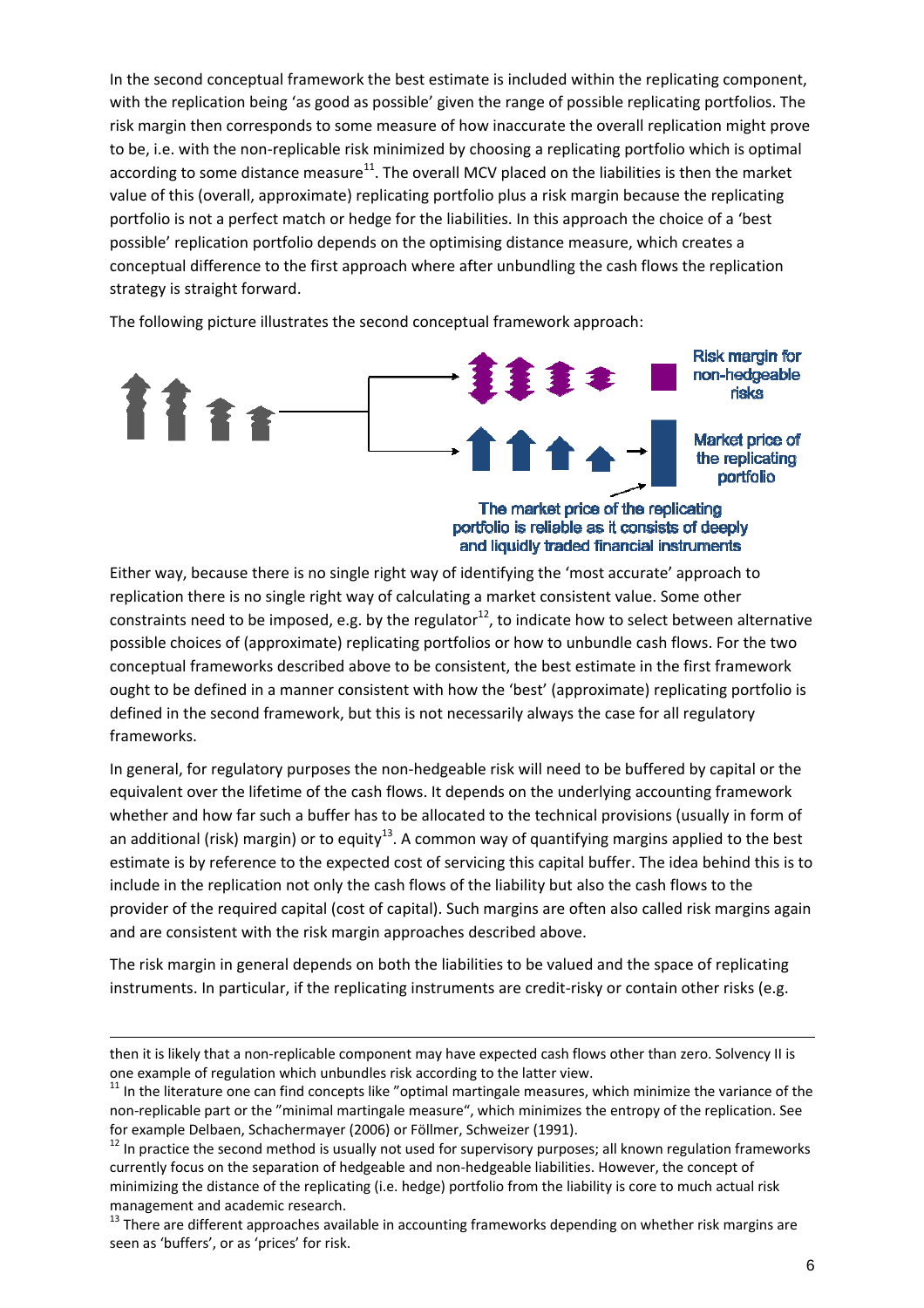valuation uncertainty in case of illiquid instruments) not present in the liabilities then these risks should be reflected in the risk margin.



#### **Replicating instruments**

At the core of market consistent valuation is the choice of the space of replicating instruments. Once the space of replicating instruments and the purpose of the valuation are chosen, the MCV is essentially determined (for replicable liabilities). The space of replicating instruments also determines the split into the replicable and non‐replicable component of the liability.

A (replicating) valuation is in general determined by two choices: the replication approach and the cash flows to be valued.

While the choice of the cash flows depends on the purpose of the valuation, the choice of the replication determines the valuation per se. For the replication, essentially two decisions have to be taken:

- Whether the replication is static or dynamic and
- The financial instruments used to replicate the cash flows.

If the valuation has to lead to reliable values, then the financial instruments have to have reliable market prices and therefore have to be traded in a deep, liquid and transparent market. There is no clear cut border between financial instruments that are traded in a deep and liquid market and those that are not.

We consider a dynamic replication a key property of a market consistent valuation. This does not preclude defining valuation standards that are ultimately based on static replication (e.g. amortized cost based valuations), but these cannot normally be considered market consistent anymore.

In a static replication, the initial composition of the replicating portfolio is left unchanged over the lifetime of the liabilities. By this, the law of one price is not in general satisfied anymore. To see this consider a simple example of a lump sum product, paying a specified sum in 2 years. Sold at t=0, it is replicated using financial instruments available at t=0 and the replicating portfolio is then kept constant. In one year's time, the product is identical to the specified sum in one year. So, if it is to be valued in a market consistent fashion at time t=1 it needs to be valued by reference to the then (market) value of a zero coupon bond that pays out the specified sum in one year's time. This will usually not be in line with how an amortised cost valuation approach would work although in this instance it would be correctly valued in a market consistent fashion if the replicating portfolio is taken to be a 'static' investment in a zero coupon bond that initially has a term of 2 years. However,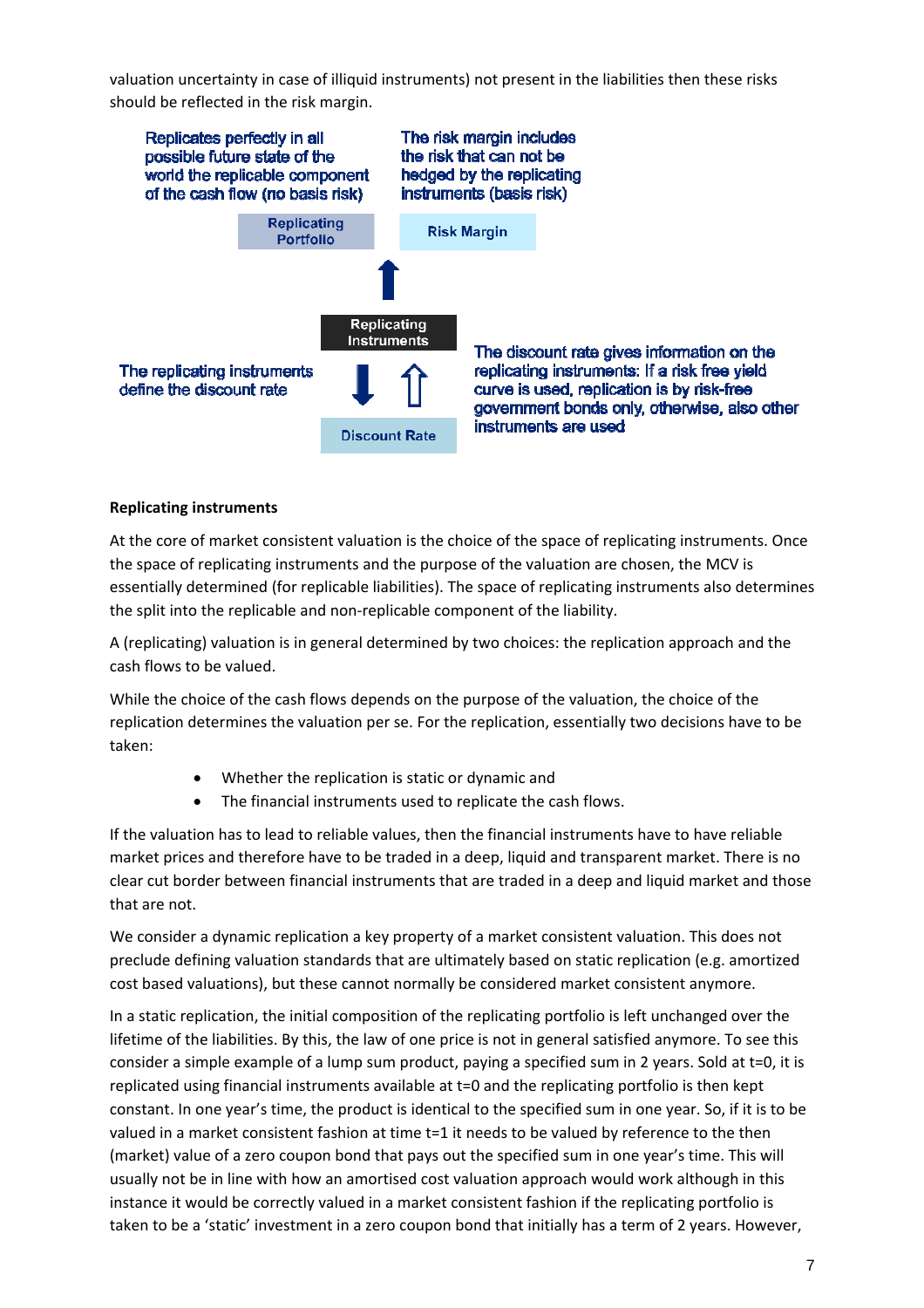suppose now that the product is actually unit‐linked in nature and the underlying unit fund is actively managed, i.e. its constituent elements change unpredictably through time. Then the correct (market consistent) way of valuing the product in one year's time is by reference to the value of the units then attaching to the policy, which will in general differ from any potential extrapolation of the values of merely the portfolio held at outset. For such a product any static replication approach will provide an inherently unreliable method for calculating market consistent values at times t > 0.

In addition, the risk margin for a static replication would generally differ from one defined for a dynamic replication. Since the initial composition of the replicating portfolio for a static replication is not changed anymore as new information arrives (e.g. claims experience, changes in the financial markets etc.), the non-replicable risk is higher in general than when the replicating portfolio is adapted dynamically. This can again be seen in a simple example. Consider a cash flow as shown in the figure below where all outcomes are equally probable:



In a static replication (assuming replication only with zero coupon bonds), the cash flow might be replicated at t=0 using a zero coupon bond paying 2 in 1 year and a zero coupon bond paying 3 in 2 years. The realized cash flow can then differ from the replicating portfolio by EUR 1 at t=1 and by EUR 2 at t=2.

In a dynamic replication, the initial replicating portfolio might be the same as above (if the space of replicating instruments does not include any with appropriate optionality). At t=1 however, depending on the information then available, the replicating portfolio would be changed. If the cash flow at t=1 was EUR 1 the replicating portfolio would then be adjusted to be a zero coupon bond paying EUR 2 at t=2. However, if the cash flow at t=1 were EUR 3, the replicating portfolio might then be adjusted to be a zero coupon bond paying EUR 4 at t=2. In the case of a dynamic replication, the realized cash flow can differ from the replicating portfolio by EUR 1 only at t=1. This implies that the risk margin would be lower than in case of a static replication $14$ .

### **Market Consistency and regulation**

l

Market consistent valuation is a key element of some new regulatory frameworks, such as Solvency II. There is general agreement on many aspects of what constitutes a market consistent value. However, in some areas there is (inherent) scope for differences of opinion. This is because it is never entirely clear how assets or liabilities that are not (currently) readily traded on a market would be priced if such a market in them were to exist.

For example, suppose we have some untraded insurance liabilities that are variable in nature. Our first port of call to determine their market consistent value would be to identify corresponding readily traded assets that replicate in all essential respects their cash flow characteristics, here including how they might vary in the future. But suppose that they have elements that cannot be replicated by readily traded assets. We must then infer how these liability elements would trade

<sup>&</sup>lt;sup>14</sup> In mathematical terms this simply means that the conditional variance is lower than (or equal to) than the unconditional variance.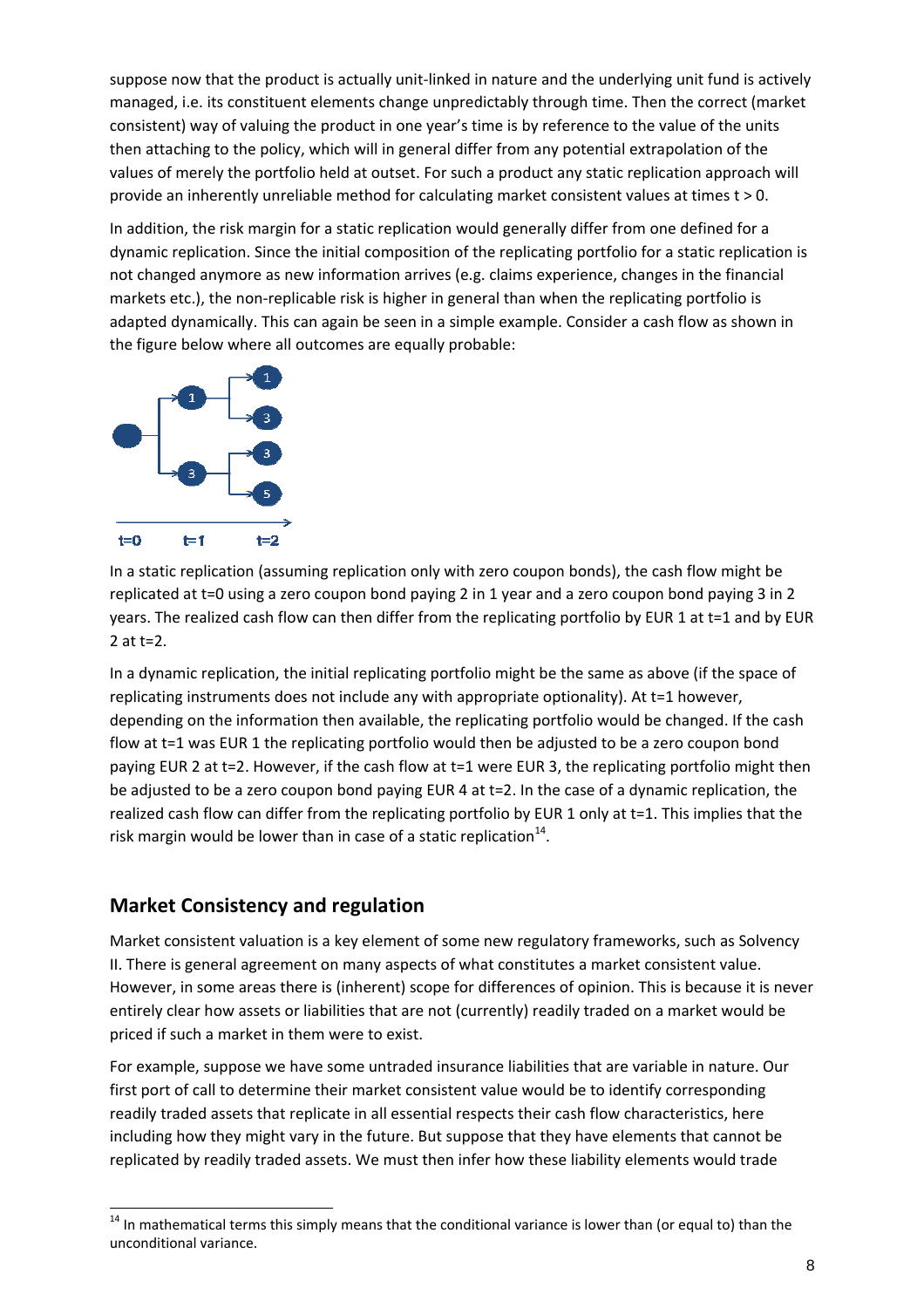were an active market in them to exist or we must develop some other methodology to handle the parts of the cash flows that cannot be replicated with traded instruments.

Solvency II tackles the inherent uncertainty this introduces by mandating that the non‐replicable components of the liabilities are valued by referring to best estimate probabilities for the values that they might take in different circumstances. Best estimate here should ideally relate to some reasoned underlying view of the drivers, e.g. for liabilities sensitive to mortality this might include a best estimate of how mortality might improve through time. However, in places the computations mandated by Solvency II may not always be in line with how some might interpret the term 'best estimate' (e.g. the discount rates to be used are specified by Solvency II and so might not be in line with theoretical 'best estimates' bearing in mind the risks being expressed by the liabilities).

Solvency II then makes the assumption that if a buyer were prepared to take on such liabilities from the original insurer then it would require some compensation for the basis risk between the overall replicating portfolio and the liabilities. Instead, there would be an additional component, called the 'risk margin' by Solvency II, corresponding to the additional premium another insurer might be expected to demand to take on such liabilities and being exposed to basis risk. The assumption is that such an insurer would typically need to set aside capital in addition to the best estimate computation, to protect itself against the risk that the best estimate might prove inaccurate. This capital would in turn need servicing which would increase the price that such an insurer would presumably want to charge for accepting this risk. In Solvency II this additional cost is determined by reference to the notional cost of servicing the additional capital as per the Solvency Capital Requirement (SCR) that would be introduced by having the liability on the new insurer's books.

#### **Areas of disagreement**

There are strongly held and differing views on how to interpret market consistency for certain types of liabilities (and assets) that are not readily traded on a market. It is not the purpose of this paper to express opinions on the validity of views expressed in these areas but we think it is worth highlighting in this paper what some of them are. However, we are of the opinion that any market consistent valuation framework has to have at least the properties we summarise in the conclusions below.

Before doing so, it is worth making some general comments:

- (a) Different interpretations of market consistency in some of these areas could materially affect the capital adequacy position of some industry segments, which may partly explain why some views are strongly expressed.
- (b) Capital requirements under e.g. Solvency II depend not just on how a (market consistent) value is placed on the liabilities but also on how the firm's (additional) solvency capital requirement (SCR) is calculated (and on how assets are valued and recognised in the solvency balance sheet). Some areas of disagreement correspond with differences of opinion over the risk characteristics being expressed by different types of liabilities.
- (c) In principle, the methodology used for MCV should depend on the purpose of the valuation. In the context of capital adequacy this is linked to the level of security it is considered that a given regulatory capital framework 'ought' to be targeting (and how the framework should react to changing economic conditions).

Usually market consistent valuations are determined as if the liabilities due to policyholders are certain to be honoured by the insurer (although there can then be disagreements over what constitutes 'certainty', i.e. what is risk-free, in this context). However, insurers are not certain to honour their liabilities to policyholders. Instead, policyholders have some credit risk exposure to their insurer. As noted by e.g. Kemp (2009) a more general formulation of market consistency would involve the MCV of a given liability (from the perspective of policyholders) being adjusted to reflect this credit exposure. Following usual credit risk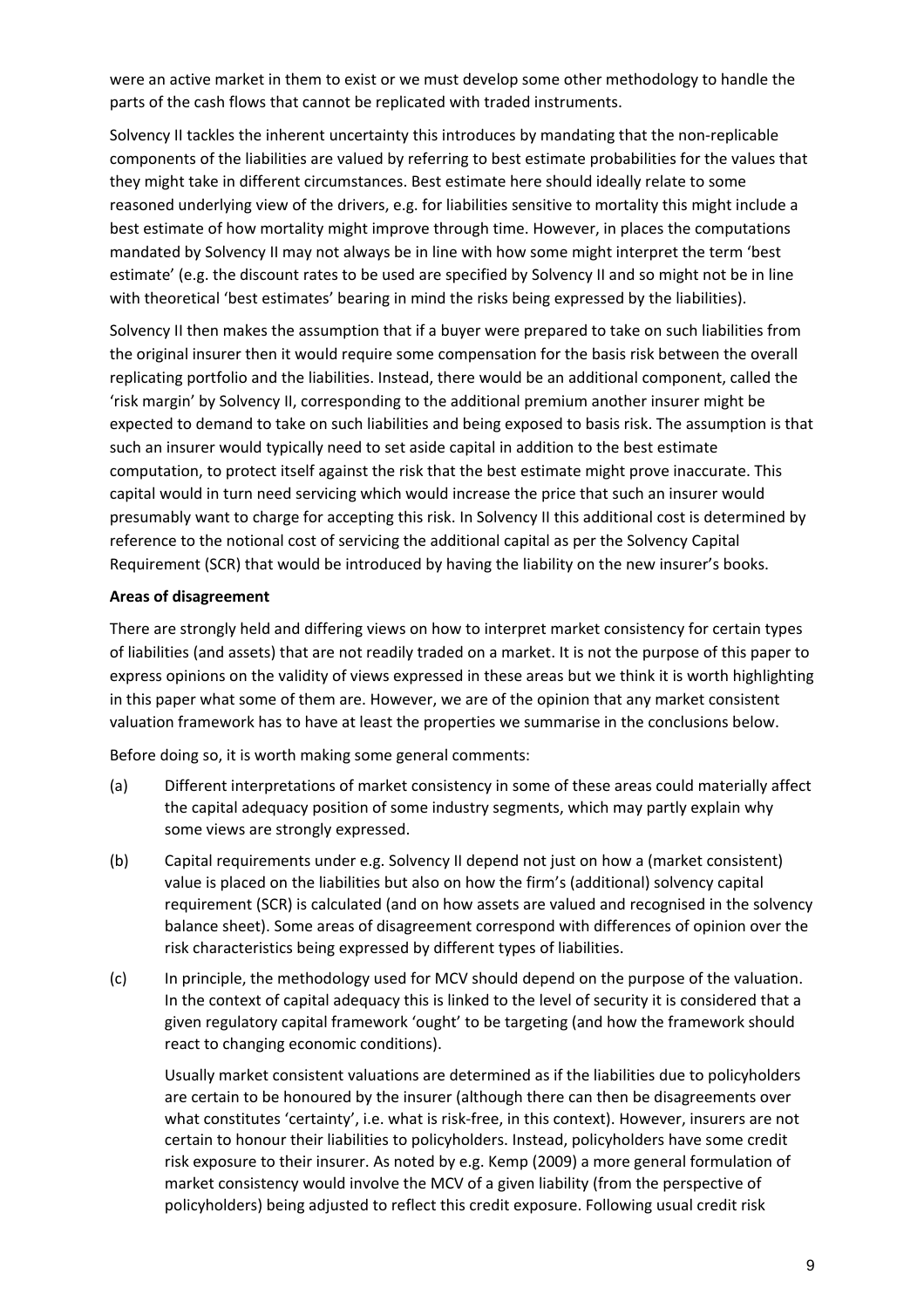pricing principles such an adjustment would show up as a credit spread adjustment applied to the discount rate that would otherwise be used to value the liabilities.

More precisely, we may conceptually view a regulatory framework as targeting a specific (maximum) credit spread that ought to apply in such a computation if the insurer is to be deemed to be 'adequately' capitalised by the regulatory framework. This spread might perhaps change through time if we want the regulatory framework to exhibit counter‐cyclical features. So a full specification of an MCV (or more precisely the combination of the MCV and the SCR) requires some agreed view on how secure the promised liability 'ought' to be for any given type of firm and hence implicitly on the size of the credit spread adjustment referred to above. Some areas of disagreement correspond with differences of opinion on the sizes of adjustment that should be applied to 'risk-free' rates for specific liability types (and hence, in practice, for specific industry segments).

The areas that seem to have created the most disagreement to date over how to apply market consistent principles to the valuation of liabilities are probably:

(1) *Selection of the discount rate used to value liability cash flows that are longer in term than those of any readily traded assets*.

Usually cash flows beyond a certain cut off are valued in a manner that depends in part on a presumed 'ultimate forward rate' (UFR), i.e. a discount rate that should be applied to an infinitely long liability. Ways in which disagreements manifest themselves include disputes over:

- What is the correct value to use for the UFR (for the relevant currency)?
- How rapidly should the discount rate trend towards the UFR beyond the selected cutoff?
- Is it reasonable to have a sharp cut-off at a single term point, before which reliable market observable data is deemed to exist but after which it is deemed not to (and if so what should this term point be), or is it more appropriate to include a more gradual fading between existence and non‐existence of reliable market observables? Related to this are debates about whether a sharp cut-off point gives inappropriately large weight to the reliability of data derived from the instrument which most closely corresponds to this cut‐off point and/or might lead to undesirable market behaviours or other macro‐prudential issues.

#### (2) *Addition of an illiquidity premium (or a 'counter‐cyclical premium') when determining the discount rate to apply to illiquid liabilities*

The premise behind the illiquidity premium is that illiquid assets appear to exhibit a yield premium relative to assets with similar cash flow characteristics but are more liquid. Therefore, some commentators argue that a yield premium should also be applied to illiquid liabilities, i.e. they should be valued less than liabilities that have exactly the same cash flow characteristics but are more liquid. Those in favour of including an illiquidity premium may also propose doing so because they believe that it would introduce counter‐cyclical behaviour into the regulatory framework to exhibit, which is why it can also be referred to as a counter‐cyclical premium. Ways in which disagreements manifest themselves include disputes over:

- Is it possible to have liabilities that have 'exactly the same cash flow characteristics' but are more liquid or is liquidity one of the inherent characteristics that need to be considered when identifying whether cash flows are 'exactly the same'?
- How should an illiquid liability be defined?
- ‐ Can the use of an illiquidity premium be considered market consistent, since it implies a hold-to-maturity view of assets (or a static replication) and replication with illiquid assets that do not have reliable market prices? If the main reason for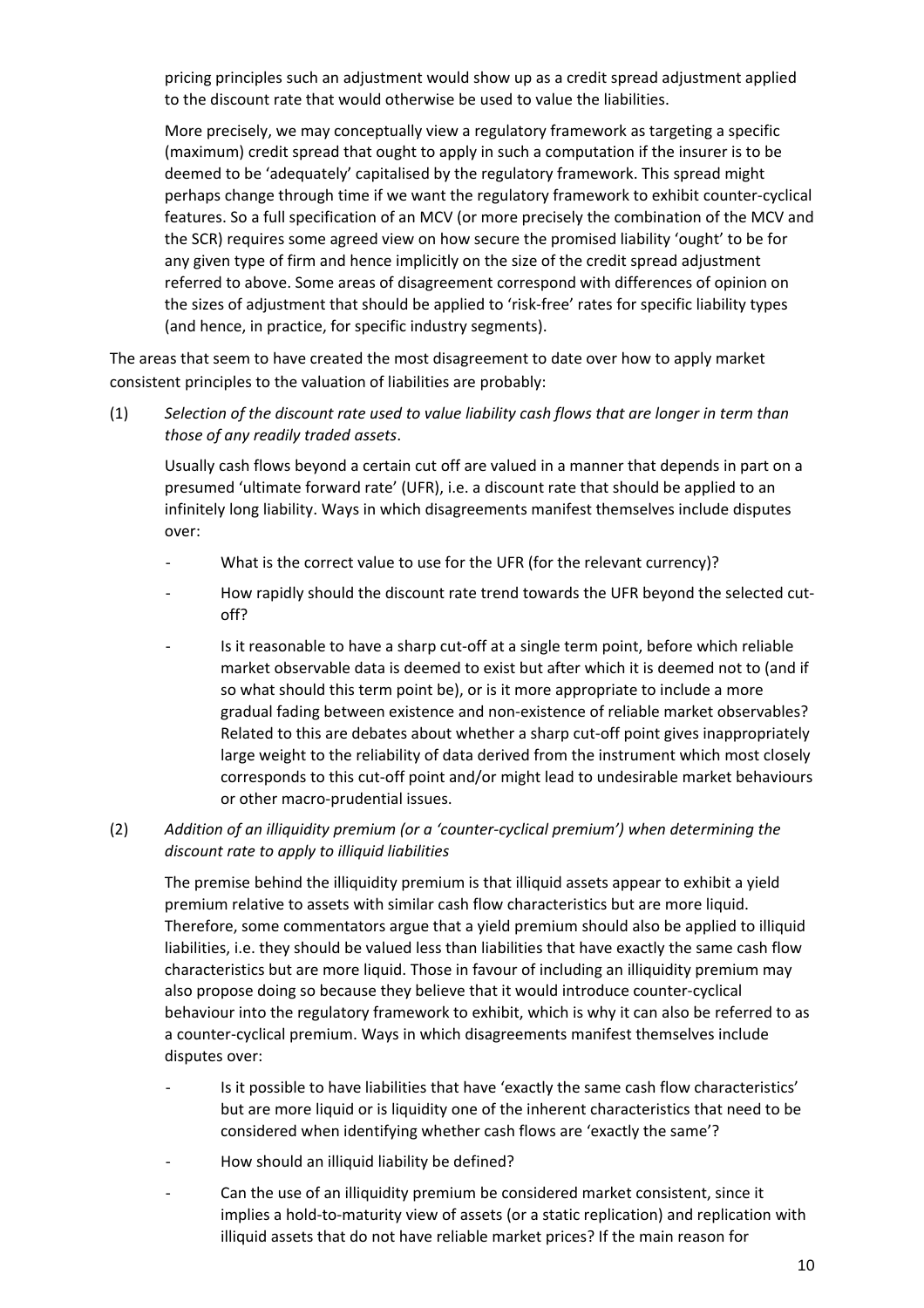proposing it is to introduce counter‐cyclical behaviour into the overall regulatory framework then how effective (and workable) would it be at achieving this desired goal (and is this goal desirable) versus other potentially less desirable consequences it might also introduce?

- ‐ How should the quantum of liquidity (or illiquidity) expressed by a given asset or liability be defined? For example if the appropriate measure of liquidity is viewed as the length of time it might reasonably take to locate another party with whom a transaction at close to mid‐market price could be executed then perhaps liability and asset liquidity can be matched as long as these timescales are same. In contrast, if the appropriate measure of liquidity is viewed as the size of the bid‐offer spread that would be incurred were the asset or liability be liquidated then bid‐offer spreads are incurred both when entering and exiting a position, so asset illiquidity and liability illiquidity would then add rather than net off.
- (3) *Addition of a matching adjustment when determining the discount rate to apply to illiquid liabilities that are matched by a specific pool of assets*

This can usually be viewed as a variant of the illiquidity premium in which the illiquidity premium is applied only in the valuation of illiquid liabilities that are matched by a suitably ring‐fenced pool of assets that are similarly illiquid. However, sometimes it is just a different name given to (2). Ways in which disagreements manifest themselves include disputes over:

- All of the same topics as (2); and
- Should the (MCV) value of a liability depend on the assets held to back it (or more precisely the assets that the insurer merely currently intends to hold to back it) or should it be an intrinsic feature of the liability itself independent of the insurer's asset portfolio? Irrespective of the intrinsic views a commentator may hold on this topic, they may also hold views on the practicality of any proposed methodology, as it will generally be simpler to carry out a computation that does not depend on the actual assets held in a specific portfolio.

An area which has been the subject of much debate and where some level of agreement (although not yet unanimity) now seems to have been reached is in the specification of the risk-free rate. Perhaps given heightened concerns on sovereign risk the tendency has been to favour a definition that mainly derives from swap rates rather than government debt yields. Currently central EU bodies involved with Solvency II appear to favour use of term (e.g. 3/6 month) LIBOR or EURIBOR swap rates adjusted in an approximate manner to reflect the riskiness inherent in the term deposit rates underlying these contracts (but with some scope for counter‐cyclical adjustments when markets are considered to be stressed). Derivative market pricing practice is increasingly favouring use of overnight index swap (OIS) rates over term swap rates but OIS are less liquid at the longer terms that are perhaps more relevant to insurance company books. Much of the remaining debate therefore revolves around how best to interpret the relevant data available at different terms for different currencies.

# **Conclusions**

In summary, market consistent valuations have the following characteristics:

- The market consistent value of a financial instrument that is traded in a deep, liquid and transparent market equals its market value or price for which it may be exchanged in the market. Otherwise, arbitrage opportunities would be possible.
- The market consistent value of a liability is determined by the choice of assets that need to be used for the (dynamic) replication of the cash flows underlying the liability.